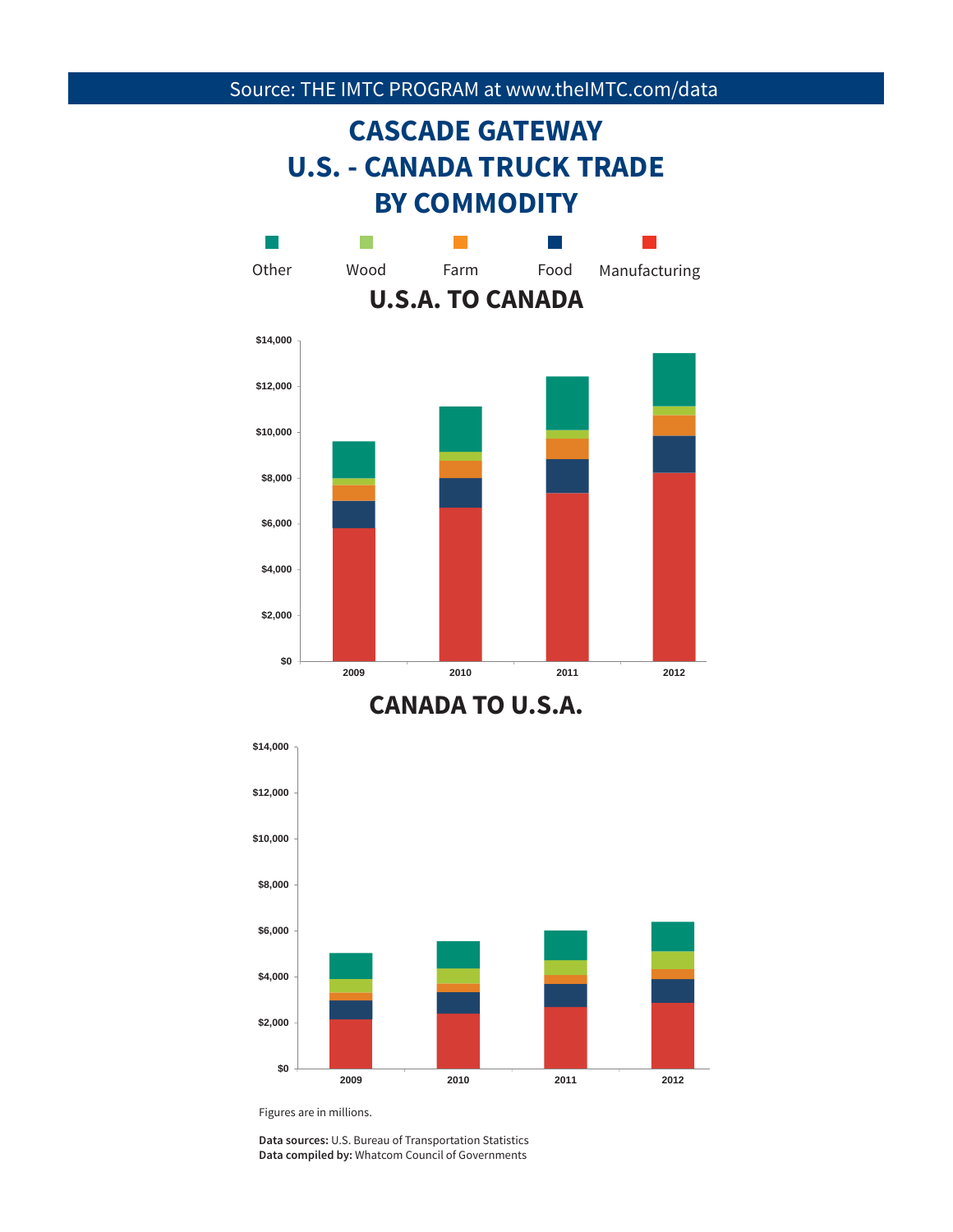# **CASCADE GATEWAY U.S. - CANADA RAIL TRADE BY COMMODITY**







Figures are in millions.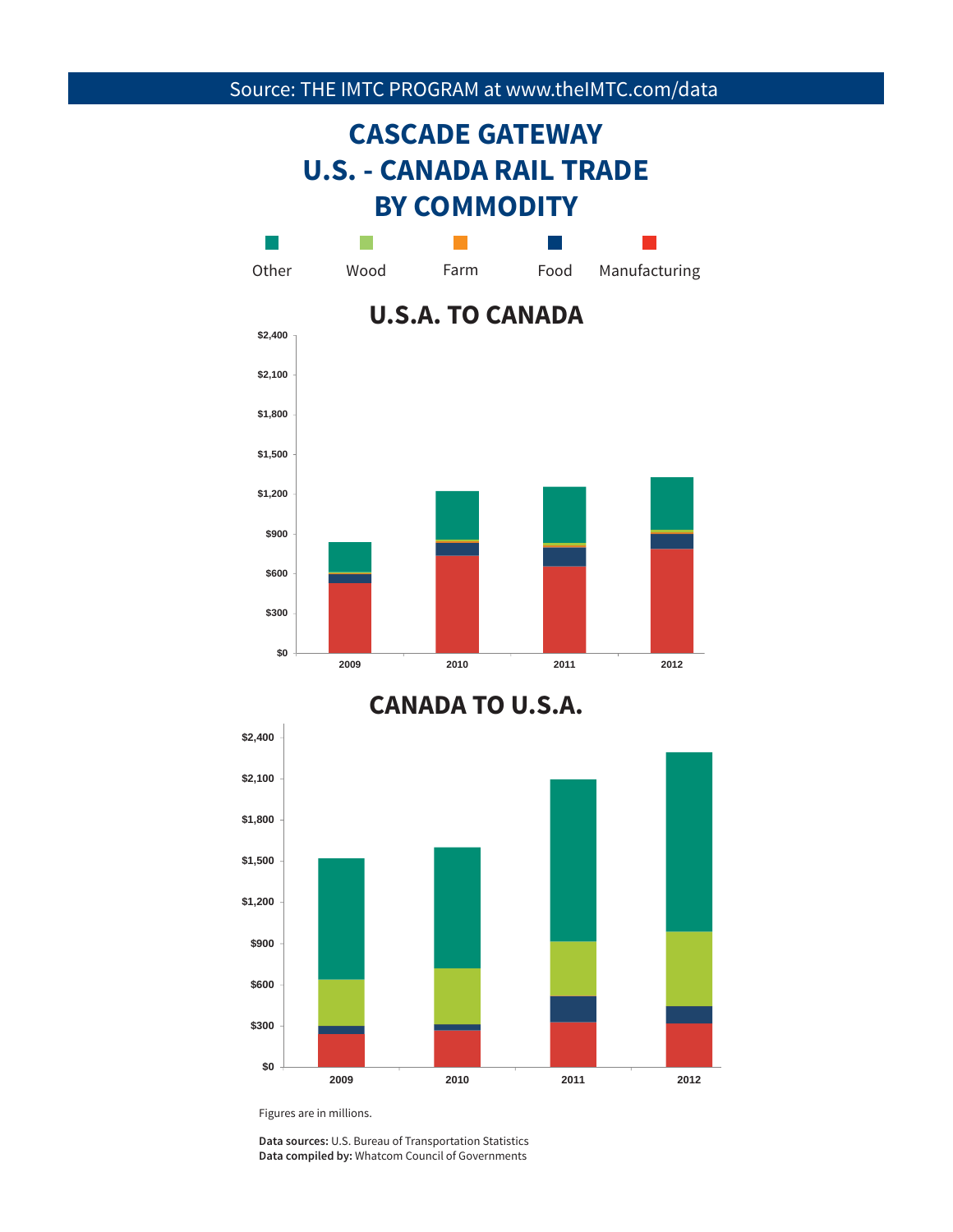# **PACIFIC HIGHWAY TRUCK TRADE BY COMMODITY**

| Other | Wood | Farm | Food Manufacturing |
|-------|------|------|--------------------|





Figures are in millions.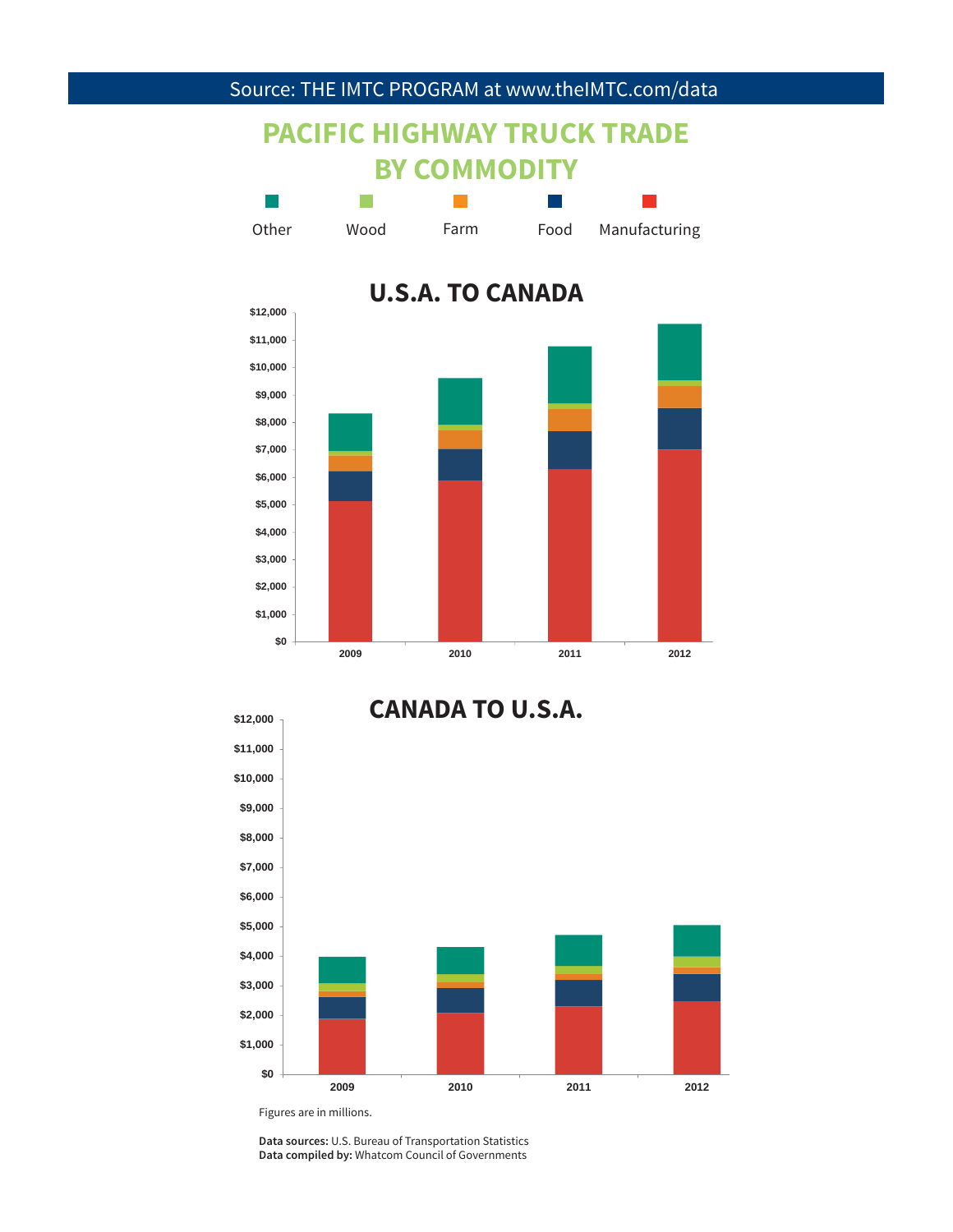# **PACIFIC HIGHWAY RAIL TRADE BY COMMODITY**







Figures are in millions.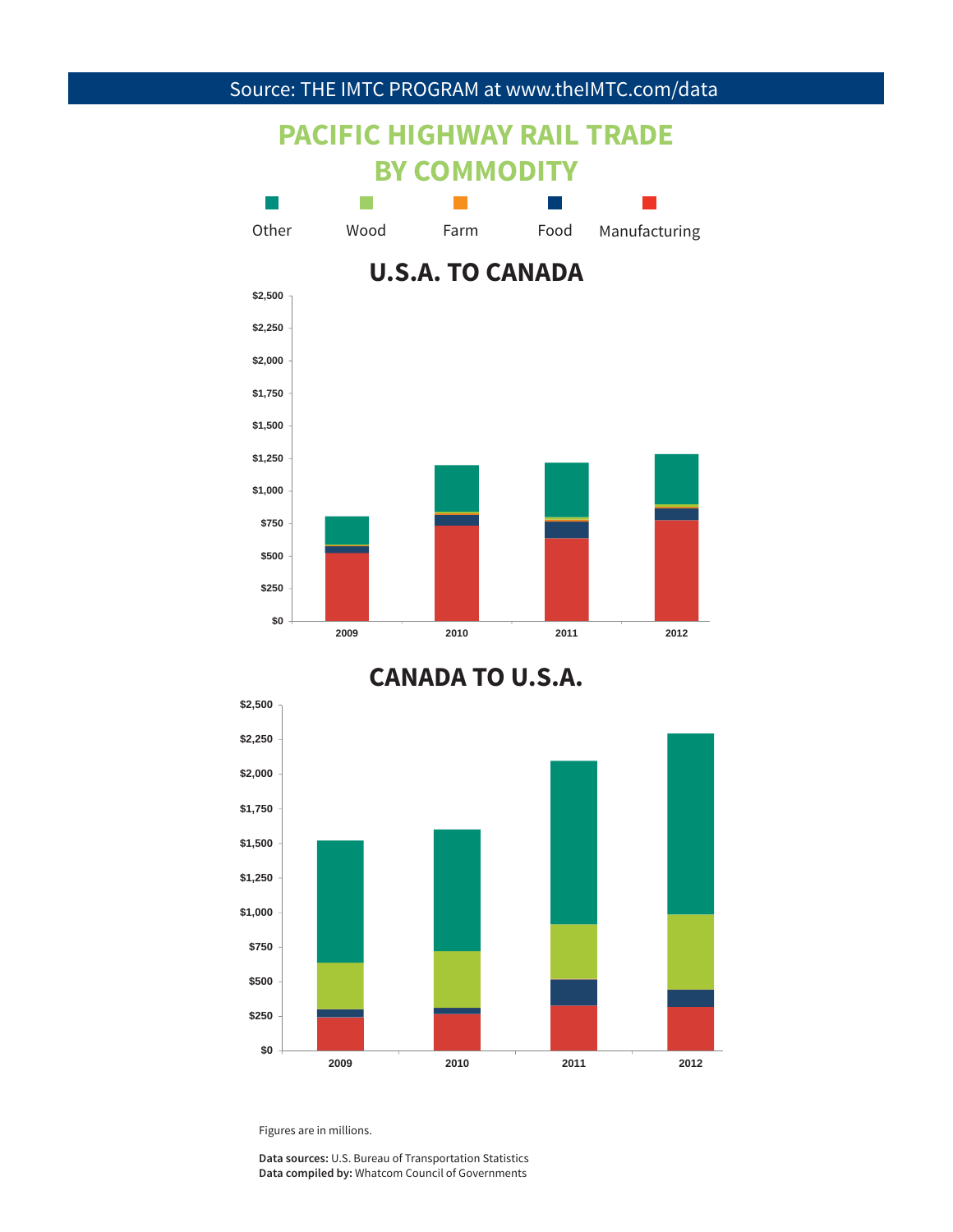

Figures are in millions.